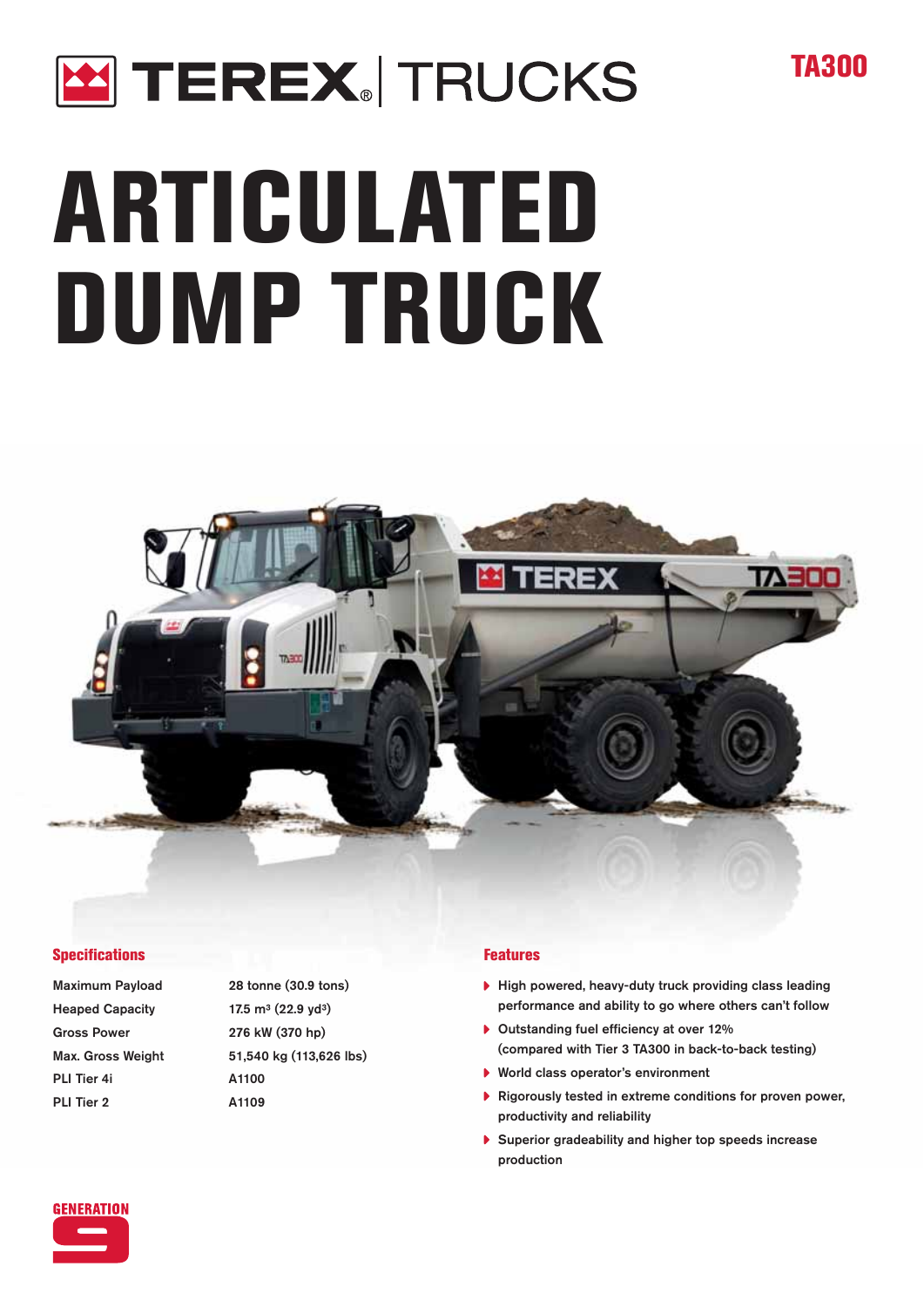# SPECIFICATIONS

#### **ENGINE** Engine Scania DC9 Type 5 cylinder, in-line, four cycle, water cooled, turbocharged with air to air charge cooling, direct injection, electronic engine management Piston Displacement  $9.3$  litres  $(568$  in<sup>3</sup>) Bore x Stroke 130 x 140 mm (1.5 x 5.5 in) Gross Power 276 kW (370 hp) @ 1800 rpm Net Power 258 kW (345 hp) @ 2100 rpm Maximum Torque 1 880 Nm (1 387 lbf ft) @ 1400 rpm Gross Power rated SAE J1995 Jun 90 Engine Emissions Meets USA EPA Tier 4/CARB MOH 40 CFR 89 Tier 4 and proposed EUNRMM (non-road mobile machinery directive) stage 3 Electrical 24 volt electric start. 100A alternator. Two 12 volt 175 Ah batteries Air Cleaner **Dry-type air cleaner with safety element**, automatic dust ejector and restriction indicator Fan Modulating fan reduces noise level and consumes engine power as required. Note: Net hp with fan clutch disengaged Altitude Electronic derate 3 000 m (9 842 ft)

### **TRANSMISSION**

ZF 6WG 310 RPC Fully automatic with manual over-ride

#### Assembly

Consists of a torque converter close-coupled to a countershaft type gearbox with integral output transfer gearing. Automatic shifting throughout the range, with kick-down feature. Lockup in all forward gears. A torque-proportioning output differential transmits drive permanently to front and rear axles. This differential may be locked by the driver for use in difficult traction conditions. Auto slip sensing traction as standard.

| Gear<br>Speeds<br>km/h (mph)<br>1 |   | Forward    | Reverse    |
|-----------------------------------|---|------------|------------|
|                                   |   | 5.6(3.4)   | 5.6(3.4)   |
|                                   | 2 | 8.6(5.3)   | 13.3(8.3)  |
|                                   | 3 | 13.3(8.3)  | 30.2(18.8) |
|                                   | 4 | 20.6(12.8) |            |
|                                   | 5 | 30.2(18.8) |            |
|                                   | 6 | 50(31)     |            |

### **AXIES**

Heavy duty axles with fully floating axle shafts and outboard planetary reduction gearing. The three axles are in permanent all-wheel drive (6x6) with a differential coupling between the front and rear axles. All three axles also have hydraulically actuated multiplate transverse diff-lock differentials for 100% cross-axle lock up. The inter-axle and cross-axle diff locks are controlled by the operator, and can be actuated when required in poor traction conditions.

| Differential ratio           | 3.875:1 |
|------------------------------|---------|
| <b>Planetary reduction</b>   | 5.71:1  |
| Overall Drivetrain reduction | 22.12:1 |

### **SUSPENSION**

- Fully independent suspension and wheel movment is provided by a Double wishbone design. This is coupled with 4 x hydraulic dampers/coil over springs.
- Rear Each axle is coupled to the frame by three rubber-bushed links with lateral restraint by a transverse link. Pivoting inter-axle balance beams equalise load on each rear axle. Suspension movement is cushioned by rubber/metal laminated compression units between each axle and underside of balance beam ends. Pivot points on leading and trailing links are rubber-bushed and maintenance-free.

### **STEERING**

Hydrostatic power steering by two double-acting cushioned steering cylinders with pressure supplied by a variable displacement / load sensing piston pump. An audible alarm and warning light indicates should the second system activate.

| Steering angle to either side      | 45°                                  |
|------------------------------------|--------------------------------------|
| Lock to lock turns, steering wheel | 4                                    |
| System pressure                    | 241 bar (3 500 lbf/in <sup>2</sup> ) |
| <b>SAE Turning Radius</b>          | 8 470 mm (27-9 ft/ins)               |
| <b>Clearing Radius</b>             | 8 950 mm (29-4 ft/ins)               |

### **FRAME**

Front and rear frames are all-welded high grade steel fabrications with rectangular box-section beams forming the main side and cross members. Inter-frame oscillation is provided by a large diameter cylindrical coupling which houses nylon bushings. Frames articulated 45º to either side for steering by means of two widely-spaced pivot pins in back-to-back sealed taper roller bearings.

### **BODY**

All-welded construction, fabricated from high hardness (min 360 BHN) 1 000 Mpa (145 000 lbf/ in²) yield strength steel. Dual slope tailchute improves material ejection from body.

| Plate thickness: | <b>Floor and tailchute</b> | $14.0$ mm $(0.55$ in)                      |
|------------------|----------------------------|--------------------------------------------|
|                  | Sides                      | 12.0 mm $(0.47$ in)                        |
|                  | Front                      | $8.0$ mm $(0.31$ in)                       |
| Volume:          | <b>Struck</b>              | $13.8 \text{ m}^3$ (18.0 vd <sup>3</sup> ) |
|                  | Heaped 2:1 (SAE)           | $17.5 \text{ m}^3$ (22.9 yd <sup>3</sup> ) |

### HOIST

Two single-stage, double-acting hoist cylinders, cushioned at the base end. Variable displacement / load sensing piston pump driven from power take-off on transmission. Full flow return line filtration. Full electro-hyrdraulic hoist control, with electronic detent in power down.

| System pressure          | $(3.200 \; \text{lbf/in}^2)$             | 220 bar Raise (loaded) | 12 seconds  |
|--------------------------|------------------------------------------|------------------------|-------------|
| Pump output<br>flow rate | 4.9 liter/sec Lower<br>$(77.6)$ gal/min) |                        | 7.5 seconds |

### BRAKES

All hydraulic braking systems with multiplate sealed and oil cooled brake packs at each wheel. Independent circuits for front and rear brake systems.

| Parking   | Spring-applied, hydraulic-released disc on rear driveline   |
|-----------|-------------------------------------------------------------|
| Secondary | Secondary brake control actuates service and parking brakes |
| Retarder  | Engine compression brake is standard.                       |

### CAPACITIES

| <b>Fuel Tank</b>                        | 370 liters (98 gal)      |
|-----------------------------------------|--------------------------|
| Hydraulic System (Steering & Body)      | 256 liters (68 gal)      |
| <b>Engine Crankcase</b>                 | 45 liters (11.8 gal)     |
| <b>Cooling System</b>                   | 48.8 liters (12.8 gal)   |
| Transmission (incl. filters and cooler) | 55 liters (14.5 gal)     |
| Differential - Front & Rear (each)      | $22$ liters $(5.5$ gal)  |
| Differential - Centre                   | $23$ liters $(6.0)$ gal) |
| Planetaries - (each)                    | $7.5$ liters $(2.0$ gal) |
| DEF System (Tier 4i only)               | 52 liters (13.7 gal)     |
|                                         |                          |

# **TYRES AND WHEELS**

| <b>Tyres</b> | Standard 23.5, Optional 750/65                 |
|--------------|------------------------------------------------|
| Rims         | Standard 25x19.50. For optional tyre, 25x22.00 |
| Wheels       | 3-piece earthmover rims with 12 stud fixing    |

### GROUND PRESSURE

These figures are at 15% shrinkage of unloaded radius and specified weights using: Tires 23.5 R25 Unloaded

| UIIIUAUCU       |                   |
|-----------------|-------------------|
| Front           | 128 kPa(18.5 psi) |
| Rear            | 54 kPa(7.8 psi)   |
| <b>Unloaded</b> |                   |
| Front           | 180 kPa(26.1 psi) |
| Rear            | 172 kPa(24.9 psi) |

### **WEIGHTS**

| <b>Net Distribution</b>    |                         |
|----------------------------|-------------------------|
| <b>Front Axle</b>          | 12,720 kg (28,042 lbs)  |
| Bogie Axle, Leading        | 5,480 kg (12,081 lbs)   |
| Bogie Axle, Trailing       | 5,340 kg (11,772 lbs)   |
| Vehicle, Net               | 23,540 kg (51,896 lbs)  |
| Payload                    | 28,000 kg (61,730 lbs)  |
| <b>Gross Distribution</b>  |                         |
| <b>Front Axle</b>          | 17,788 kg (39,215 lbs)  |
| <b>Bogie Axle Leading</b>  | 16,988 kg (37,452 lbs)  |
| <b>Bogie Axle Trailing</b> | 16,764 kg (36,958 lbs)  |
| <b>Vehicle Gross</b>       | 51,540 kg (113,626 lbs) |
| <b>Bare Chassis</b>        | 17,555 kg (38,703 lbs)  |
| Body                       | 4,400 kg (9,700 lbs)    |
| Hoists, pair               | 530 kg (1,170 lbs)      |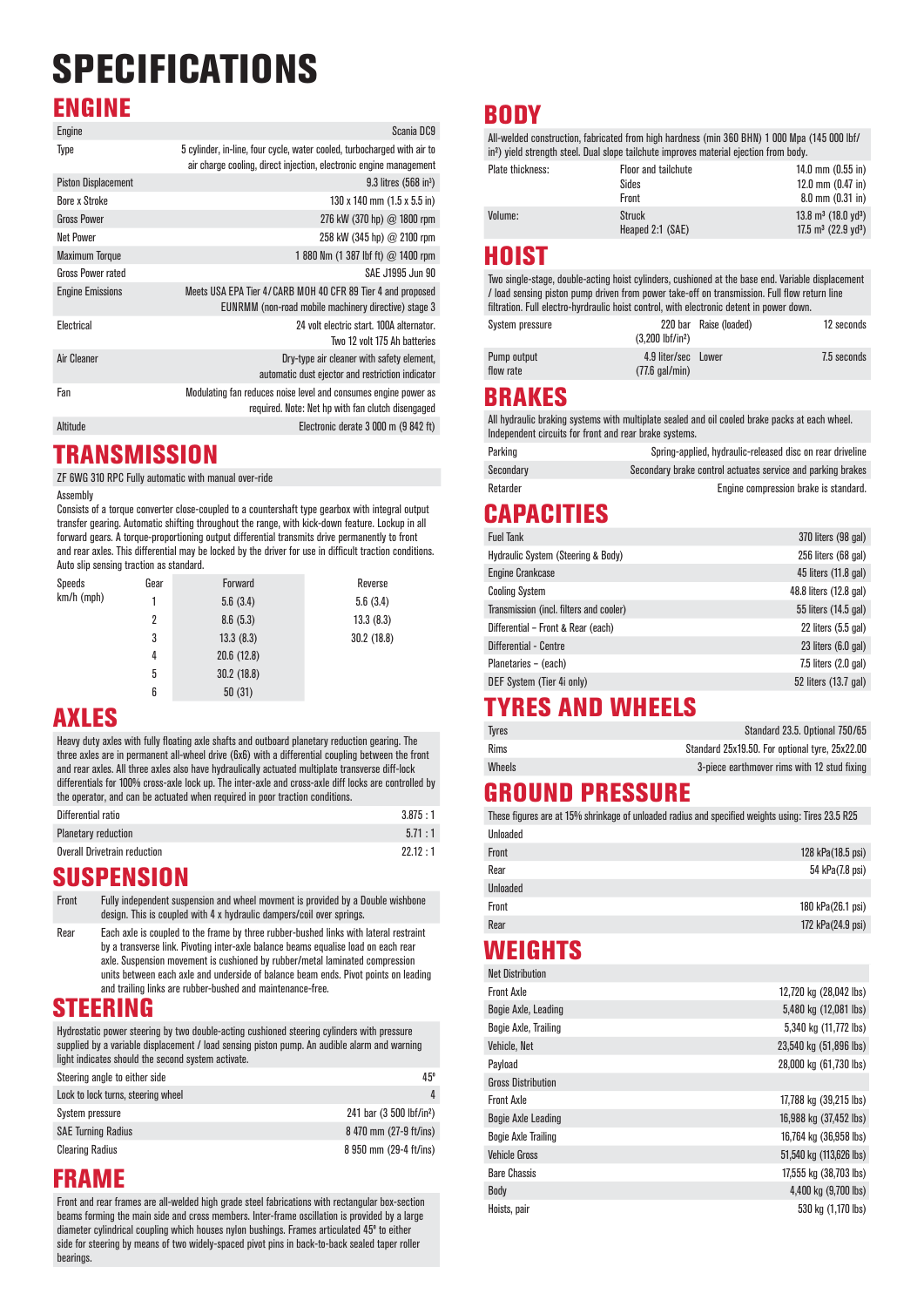# PERFORMANCE DATA TA300

Graphs based on 2% Rolling Resistance

### **GRADEABILITY RETARDATION**



Instructions: From intersection of vehicle weight with percentage resistance line read across to determine maximum gear attainable, and then downwards for vehicle speed.

### **DIMENSIONS**